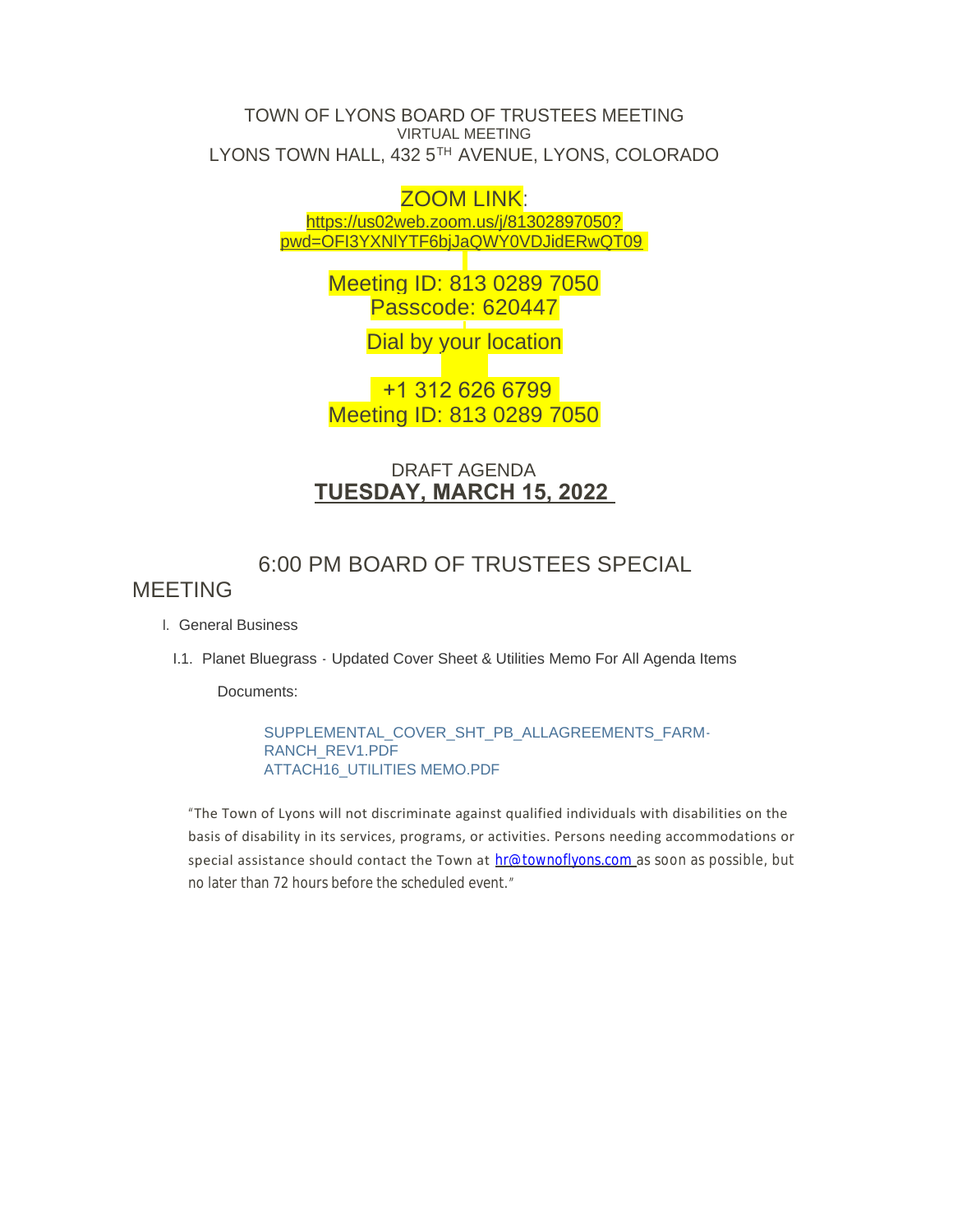**Town of Lyons, Colorado Board of Trustees BOT Agenda Cover Sheet Agenda Item No: IV.1. Meeting Date: March 15, 2022**

- **TO: Mayor Angelo and Members of Board of Trustees**
- **FROM: Philip Strom, Director of Community Development**
- **DATE: March 14, 2022**
- **ITEM: Supplemental Information to the General Business, Ordinances, and Public Hearings of the Town of Lyons, Colorado for a Conditional Use Review, Amending Amendable Letters of Understanding, and Amending the Annexation Agreement with Planet Bluegrass Farm, LLC for the Ranch and Farm Properties**

 **\_\_\_\_\_\_**

**ORDINANCE**  MOTION / RESOLUTION X INFORMATION

**I. REQUEST OR ISSUE:**

 $\overline{a}$ 

Based on the feedback received from the Board of Trustees at the Public Hearing February 22, 2022, Planet Bluegrass has revised their proposed improvements and use changes to their commercial operation on the Planet Bluegrass Farm and Ranch Sites. A letter response has been provided as Attachment 1 summarizing and detailing the changes. Additionally, an update Site Plan for the Farm Site has been provided as Attachment 2. The applicant has provided both the redline and clean versions of the agreements that have been revised due to the proposed changes (Attachments 8 thru 15) after the February 22, 2022, Public Hearing.

## **II. SUMMARY OF PROPOSED CHANGES:**

Planet Bluegrass is proposing improvements and changes to meet anticipated needs for the site for the next ten years summarized below:

- Change in use and associated improvements of the Farm's South Grazing Area for Major Event camping for a maximum of 600 people per day and storage.
- Relocated the temporary pedestrian bridge to allow campers to access the South Grazing Area from the main parking area.
- Addition of a permanent vehicular bridge connecting the main property to the south grazing area
- Additional storage facilities for organization and concealment of operational equipment and materials during events.
- Accessory Dwelling Unit ADU intended to house staff and not to be used for Short-Term Rental.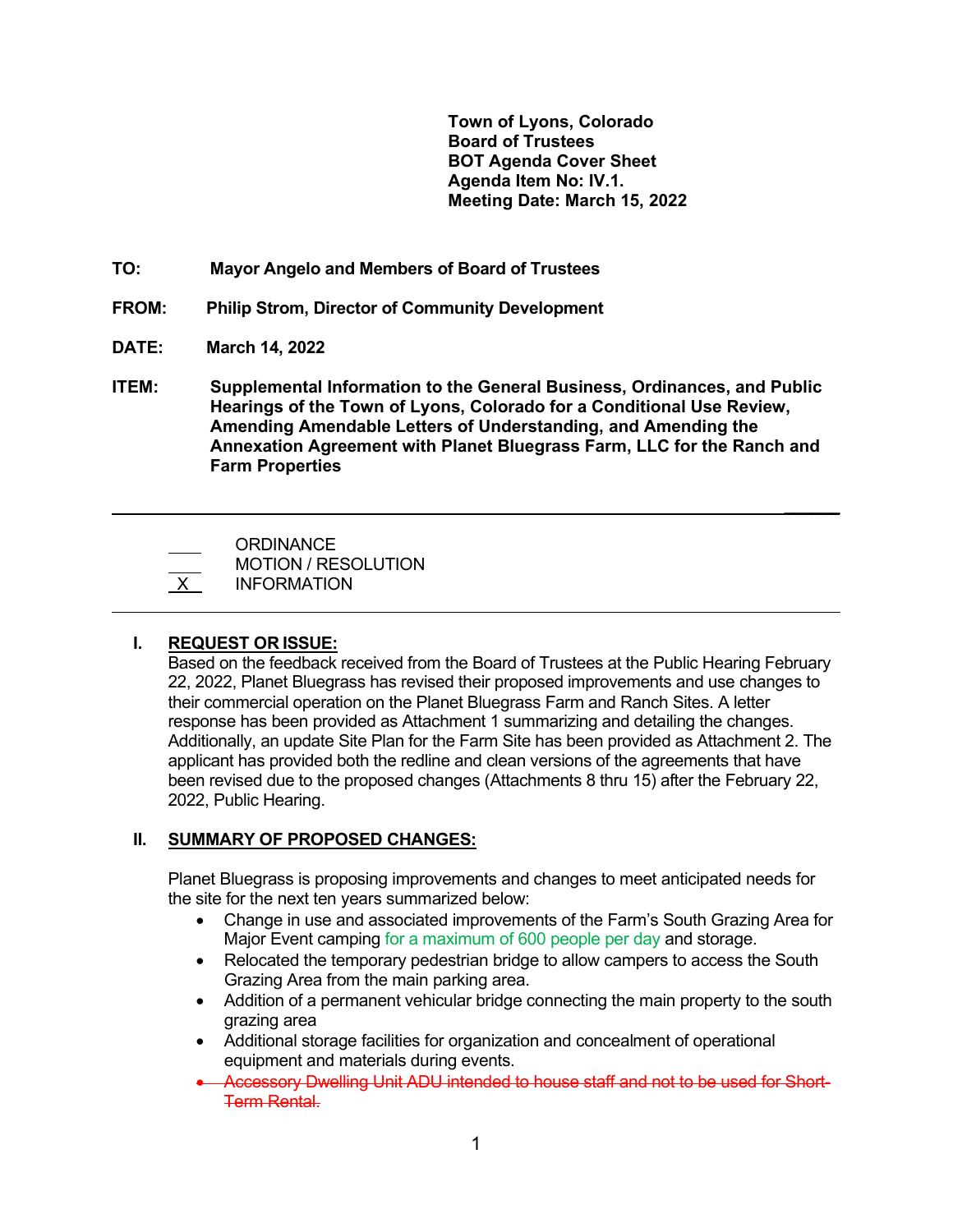- Increase Mid-tier Events at the Ranch to a maximum of 3,000 attendees with a maximum of  $105$  events
- Utilize Farm for parking of Mid-tier Events
- Improvements to the Ranch to improve operations
- Ratification of Keynote amendments from the Release and Settlement of Agreement to Amend Planet Bluegrass Keynotes and Amendable Letters of Understanding executed June 23, 2021 (Settlement Agreement)

## Site Plan Changes

*Farm Site Plan (See numbering on Farm Site Plan)*

- 1. Existing single family residence with attached garage
- 2. Existing Barn
- 3. Existing Shed
- 4. Parking and overnight tent camping area north campground (4.2 acres)
- 5. South grazing area wetlands (2.8 acres)
- 6. Parking area (7.4 acres)
- 7. Access point and gate structure
- 8. Event Parking/Wedding venue (1.2 acres)
- 9. Cattle protection shed
- 10. Existing farm and parking area
- 11. Future bathhouse structure
- 12. Future cattle sheds
- 13. Future permanent bridge
- 14. Temporary bridge
- 15. Future perimeter fences
- 16. Future temporary or permanent storage structure (location change)
- *17.* Future temporary or permanent accessory dwelling unit

## *Ranch Site Plan (See numbering on Ranch Site Plan)*

- 1. Convert multi-purpose structure to bathhouse and/or larger workshop area with expansion or reconstruction
- 2. West gate structure
- 3. Portico structures
- 4. Event fence and backstage fence
- 5. Seating retaining wall
- 6. Yurt
- 7. Future box office and ticket structure
- 8. Rebuild or expand garage for a box office and/or maintenance shop
- 9. Rebuild the Front Of House (FOH) structure
- 10. Addition of pavilion for storage facility
- 11. Cabin renovation and new dressing room facility with potential expansion
- 12. Reference to underpass
- 13. Transformer/vault structure
- 14. Speaker hang structures
- 15. Up to 12 temporary yurts and/or tiny homes
- 16. Signage structure

## **III. CONDITIONAL USE REVIEW CRITERIA:**

The staff responses for the criteria for review of this Conditional Use Review found in LMC Section 16-7-30 should be supplemented with the following responses: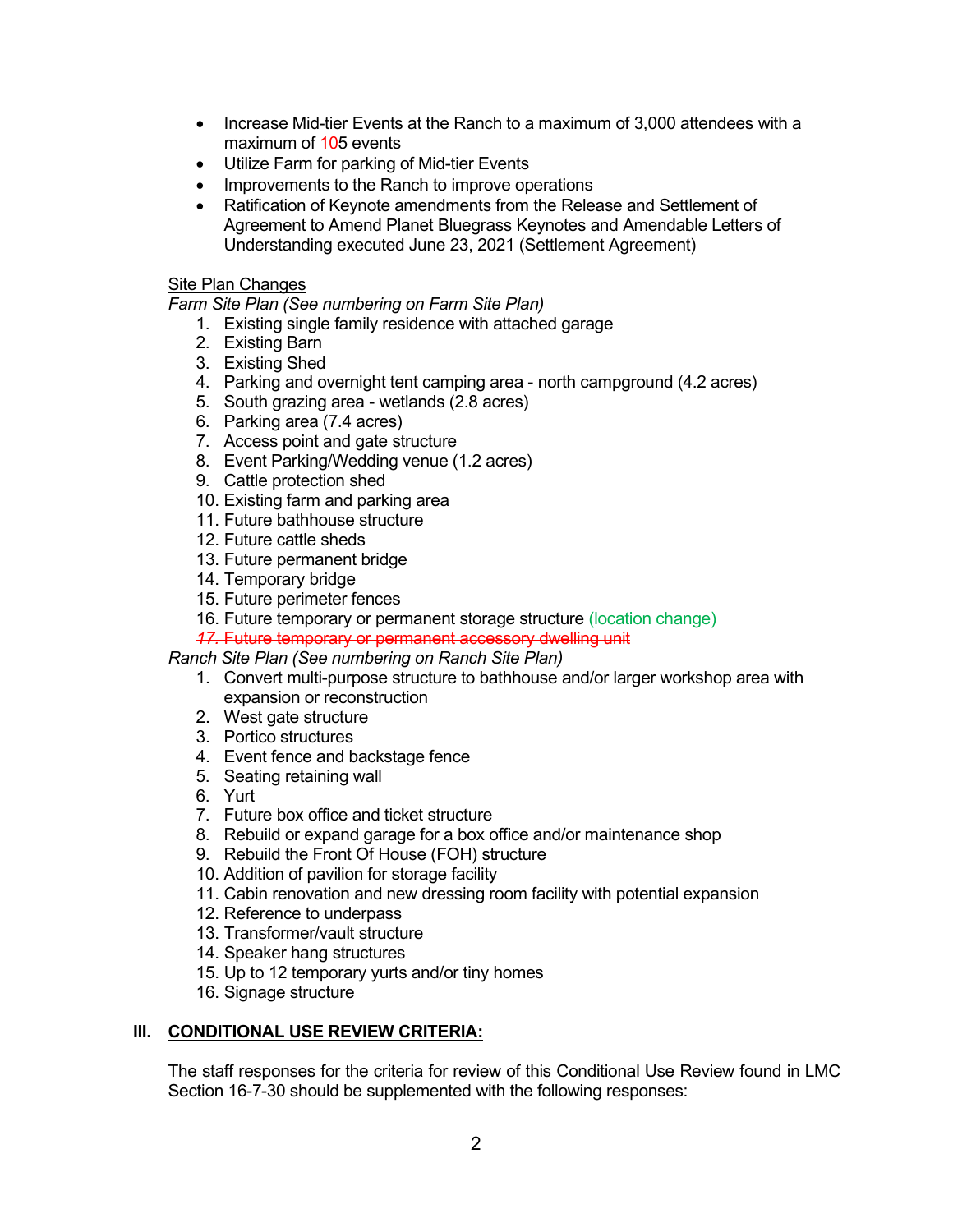#### **LMC Section 16-7-30(7) The conditional use minimizes environmental impacts, mitigates impacts to wildlife and wildlife habitat and promotes green building standards.**

The applicant has responded to the referral response by the Ecology Advisory Board, specifically to address the concerns of the proposed development's impact to the South Side Grazing Area. Additional information has been provided to staff and relayed to the applicant regarding the Endangered Species Act requirements, see attachment 3. This information indicated specific requirements and permitting that may be required for the proposed uses on the South Grazing Area.

The applicant has reviewed the information and provided a response, see attachment 4, from a Certified Ecologist indicating that there is likely no suitable, occupied, or federally Designated Critical Habitat for Preble's Meadow Jumping Mouse (PMJM). Additionally, the letter indicates the U.S. Fish and Wildlife Service (USFWS) is aware of this and is not requiring habitat assessments prior to any projects. The applicant has requested concurrence from the USFWS on this determination, see attachment 5. As of the date of this staff recommendation, a response has not been received by USFWS.

Regarding the ecologically sensitive riparian and wetland habitats, the applicant has engaged a Wetland Ecologist to delineate the wetland area and mark the boundary to allow Planet Bluegrass to erect a temporary fence during events. The fence is proposed to be permeable to allow for movement of small animals and reduce the impact on the area. The Wetland Ecologist has provided a response in attachment 6.

## **IV. THE AMENDMENT TO THE ANNEXATION AGREEMENT FOR THE PLANET BLUEGRASS FARM**

#### **Camping in the South Grazing Area**

Regarding the restriction of no camping on the South Grazing Area in the original Farm Keynotes, the meeting minutes from the 2017 Annexation of the Planet Bluegrass Farm have been included for the Board of Trustees review. The discussion regarding no camping on the South Grazing Area can be found in the June  $8<sup>th</sup>$ , 2017, Meeting Minutes beginning on page 3, see attachment 7.

#### **Utilities**

The Town of Lyons Director has provided a memorandum summarizing his and the Utilities and Engineering Board's (UEB) review of the application in Attachment 16.

#### **Electricity**

The properties are not on Town electric and receive electricity through Longmont Power and Communications.

#### **Wastewater**

Section 18 of the Annexation Agreement states a sewer connection must be made when the *Property* is within 400 feet of a wastewater main or service line. However, this does not align with the LMC Sec. 13-4-60(b) which requires connection if any house, building, improvement or property used for human occupancy, employment, recreation, or other purposes is situated within 400 feet of a wastewater main or service line; the term Property is not included in the LMC requirement.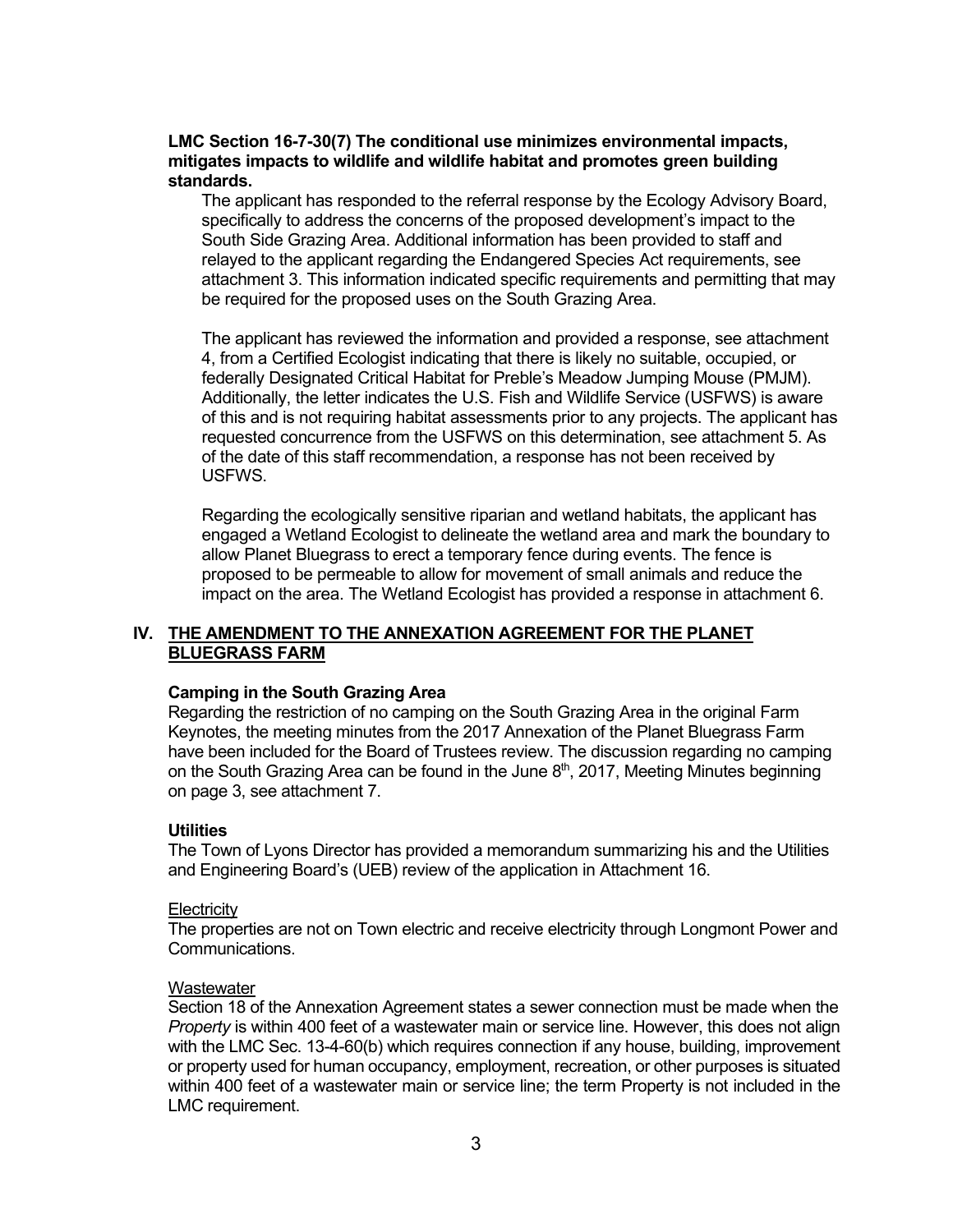### Water Rights Dedication

The applicant requests the Board of Trustees exercise its discretion to determine if the water dedication requirement can be waived or deferred until improvements that would use additional water are constructed or an update to the Conceptual Plan with a use that would exceed the current  $\frac{3}{4}$ " tap capacity is requested.

The UEB reviewed the policy listed in LMC 17-14-10 (f) that applies to all areas to be developed and zoned for business, commercial and industrial development. The UEB noted this property is zoned Commercial Entertainment District (CE-1) and was unsure of the application to the CE-1 zoning district. The UEB would focus on the actual usage coming from any new facilities that might be built or from uses of the property.

## **V. ATTACHMENTS:**

- 1. Letter to Board of Trustees Summarizing Changes to Conditional Use Review Application
- 2. Revised Farm Site Plan
- 3. Information on Endangered Species Act Requirements
- 4. Planet Bluegrass Response Regarding Endangered Species Act
- 5. Preble's Meadow Jumping Mouse Habitat Assessment Request for Concurrence
- 6. Wetland Ecologists Letter
- 7. Meeting Minutes from the 2017 Annexation of Planet Bluegrass Farm
- 8. Revised Farm Keynotes Redline
- 9. Revised Farm Keynotes Clean
- 10. Revised Ranch Keynotes Redline
- 11. Revised Ranch Keynotes Clean
- 12. Revised Amendable Letter of Understanding for the Ranch Redline
- 13. Revised Amendable Letter of Understanding for the Ranch Clean
- 14. Farm Annexation Agreement Redline
- 15. Farm Annexation Agreement Clean
- 16. Memo Regarding Utilities from Town of Lyons Director of Utilities